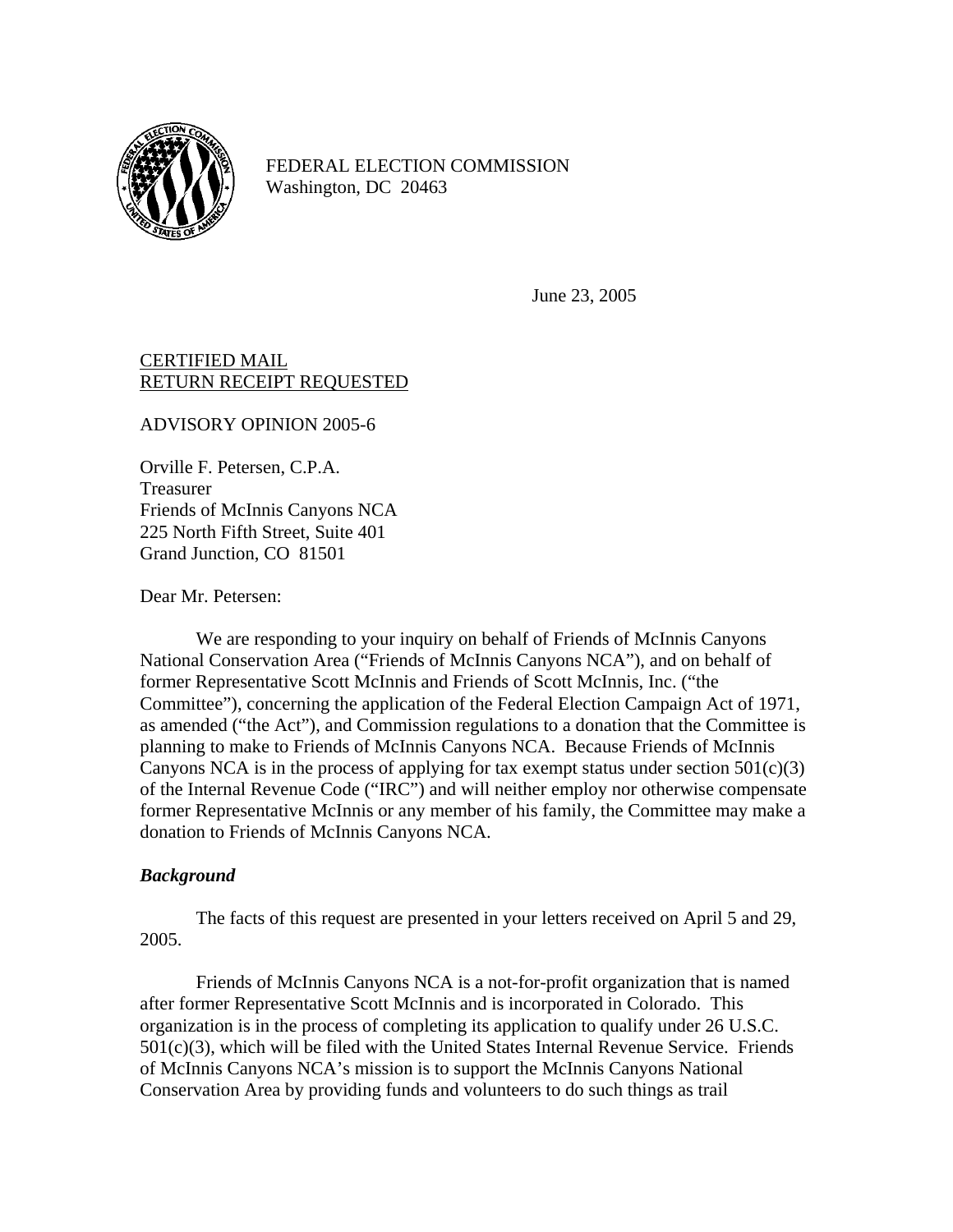AO 2005-6 Page 2

maintenance, habitat improvement, and educational activities. None of the organization's funds will be used to influence any Federal election.

Former Representative McInnis wishes to donate campaign funds from the Committee to Friends of McInnis Canyons NCA. Former Representative McInnis neither serves on Friends of McInnis Canyons NCA's board of directors nor does he have any control over, or financial interest in, the organization. Neither former Representative McInnis nor any member of his family will receive any income from the organization.

## *Question Presented*

 $\overline{a}$ 

*May the Committee donate campaign funds to Friends of McInnis Canyons NCA?* 

## *Legal Analysis and Conclusions*

Yes, the Committee may donate campaign funds to Friends of McInnis Canyons NCA.

The Act provides that campaign funds may be donated to any organization described in 26 U.S.C. 170(c), but may not be "converted by any person to any personal use." 2 U.S.C.  $439a(a)(3)$  and  $(b)(1)$ ; 11 CFR 113.2(b) and  $113.1(g)(2)$ . The regulations provide that donations from campaign funds to section 170(c) organizations are not personal use, unless the candidate (former or current) receives compensation from the donee organization before that organization has expended, for purposes unrelated to the candidate's personal benefit, the entire amount donated to it. 11 CFR  $113.1(g)(2)$ .

Previous advisory opinions have considered the application of the Act and Commission regulations to factual situations somewhat similar to your circumstances. For example, in Advisory Opinion 1997-1, a former Representative proposed to donate the remaining cash balance of his former principal campaign committee to create a charitable foundation which would make grants solely to various educational, charitable, literary, scientific, and religious organizations. Similarly, in Advisory Opinion 1996-40, a retiring Member of Congress proposed to donate the balance of his campaign funds to an organization that qualified as an educational foundation under section  $501(c)(3)$  of the IRC. In both situations, the Commission determined that the proposed donations were permissible under the Act and Commission regulations.

The Commission considers a number of factors in determining whether a proposed donation of campaign funds is permissible. As a threshold matter, the Commission considers whether the donee organization had obtained or is planning to apply for status as an entity described in section  $170(c)$  $170(c)$  of the IRC.<sup>1</sup> See Advisory Opinions 1997-1 and 1996-40. As you indicated in your request, Friends of McInnis Canyons NCA is in the process of applying for tax exempt status under section  $501(c)(3)$ 

<span id="page-1-0"></span><sup>&</sup>lt;sup>1</sup> Charities that qualify for tax exempt status under section  $501(c)(3)$  of the IRC are described in section 170(c) of the IRC.